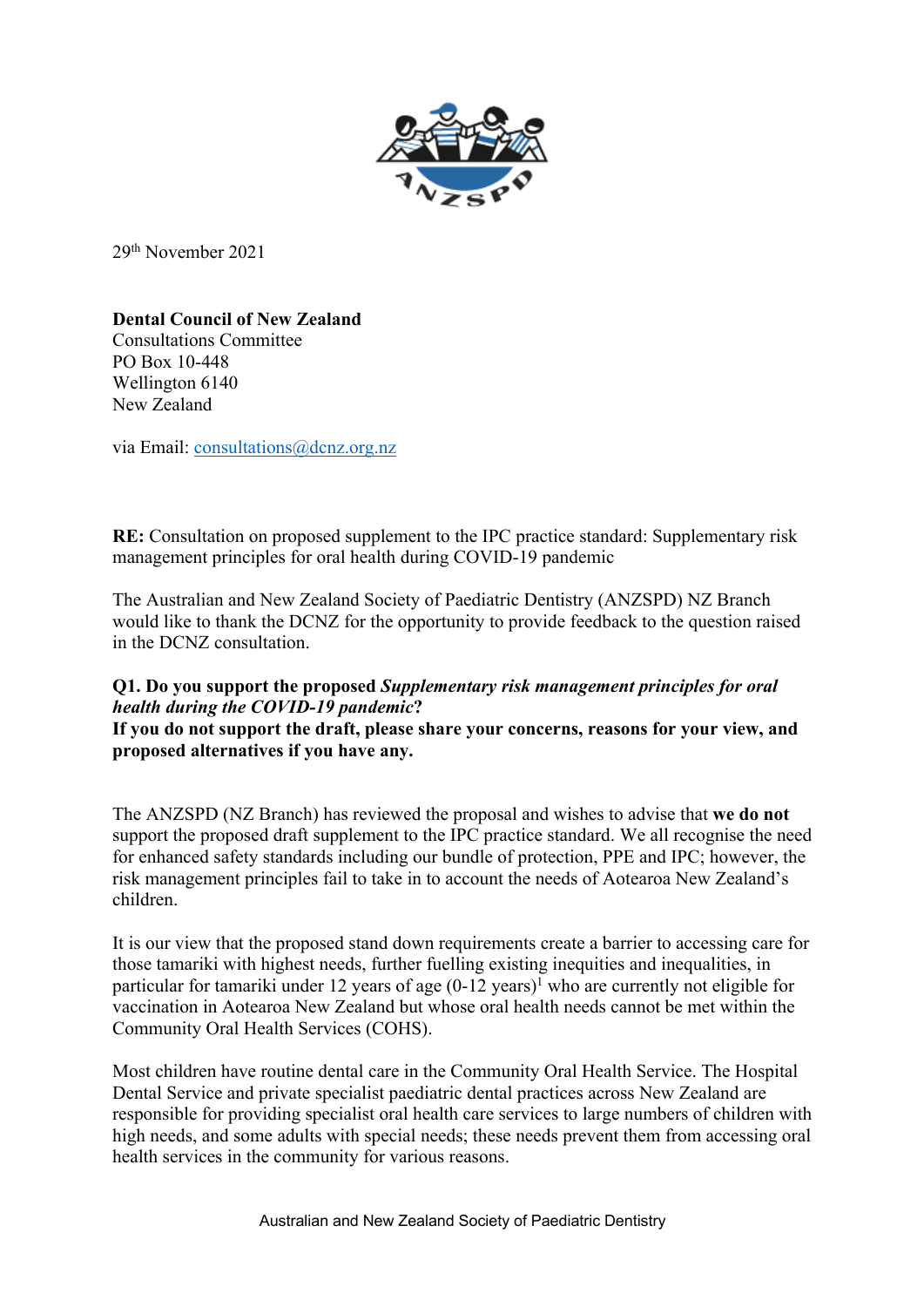Furthermore, each year thousands of children are referred to general dental practitioners in private practice through the Special Dental Benefit Scheme or Community Dental Agreement or publicly-funded Sedation Scheme, because it is not possible to have their oral health needs met within the COHS. Most children between 12-18-years of age have their oral health needs met with a private dental practitioner in the community.

The proposed stand down requirements will result in longer wait times to see a specialist or dentist within the hospital setting, cause significant delays and limit the number of children with high needs receiving care in the community with their local dentist or paediatric dental specialist. This can only result in increasing the number of children being referred to hospitals that are not equipped to cope with the additional demand.

All of this results in barriers to accessing care for children, and especially for those with the greatest needs, whose oral health needs cannot be met within the COHS.

The current proposal also contradicts the current framework set within the tertiary hospitals wherein asymptomatic unvaccinated children under 12 years of age (0-12 years) are considered as low risk or otherwise managed through a 'Green pathway' within the hospital for various consultation and surgical procedures under General Anaesthesia or Outpatients.

The society would like the Council to consider the following:

- 1. The society urges the DCNZ to review and amend the stand down requirements for asymptomatic unvaccinated children under 12 years of age (0-12 years) whose oral health needs cannot be met within the COHS or multi chair clinics. Also it is important to note that not all COHS settings are multi chair clinics as we understand some may have individual surgeries. A pragmatic way would be to consider treating all asymptomatic unvaccinated children under 12 years (0-12 years) through the low risk transmission pathway similar to the multi chair clinics proposal (page 9). This would also allow the proposed practice standard to be aligned within the current hospital framework when considering risk management for asymptomatic unvaccinated children under 12 years of age (0-12 years) in the planning up to preventable hospital dental admissions.
- 2. The current proposal requires oral health practitioners to know the vaccination status of patients for the oral health team to plan to effectively manage the risk of COVID-19 transmission. However the government has made it clear that people are not required to show their My Vaccine Pass as proof of vaccination at health and disability services<sup>2</sup>. The proposal needs to be amended to provide clarity for oral health practitioners on this matter.
- 3. Children under 12 years of age (0-12 years) are accompanied by a support person or caregiver. The proposal for support people to be low risk would result in a barrier for certain groups of children where the only primary caregiver may not be vaccinated.

ANZSPD urges the Council to review and amend the proposal through an equity and childcentred3 lens, and provide guidance where all oral health practitioners can safely meet the proposed safety standards within a health system where they can provide oral health for all during the COVID-19 pandemic. The current proposal disadvantages children (0-12 years of